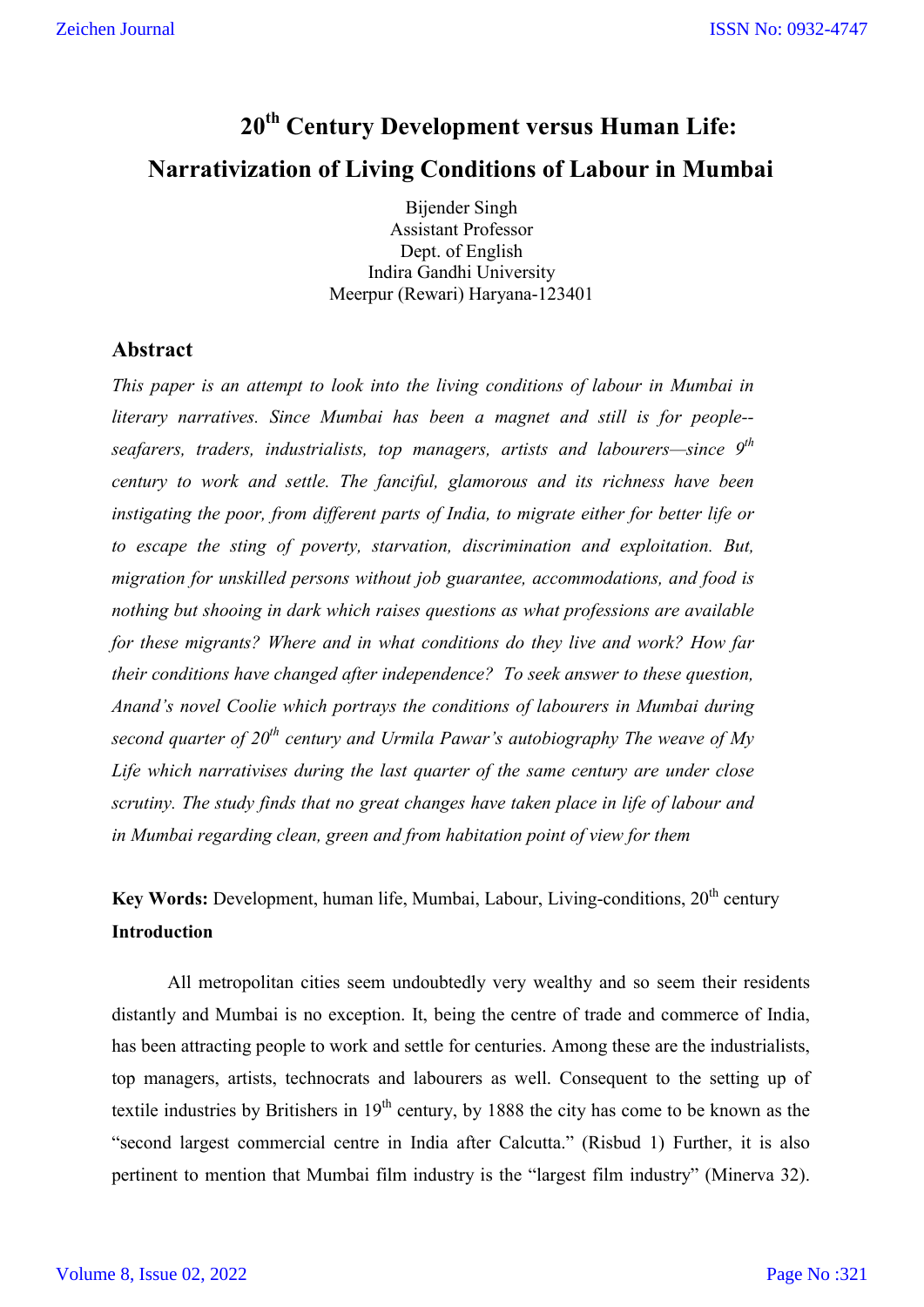BBC report solidifies it that it is "world's biggest film industry." So all this needs essentially skilled unskilled, artists and supporting staff, managers-engineers and labour. Consequently, migration to Mumbai at large scale is a reality. Due to all this, particularly industrialization in early 20<sup>th</sup> century, people imagined that "money was strewn about the streets of Bombay<sup>1</sup>." (Anand Coolie 155)) This perception of Bombay sets off more people to migrate and earn their livelihood in an attempt to escape the sting of poverty, starvation and exploitation or discrimination in hope of better/equal opportunities, life styles and earnings. As a result exponential increase in population of Mumbai contributed to increase in chawls and slums, Sanyal mentions. (27) So, the sprawl of chawls and slums triggers to explore the living conditions of labour living therein.

## **Methodology**

For the study, two texts—Mulk Raj Anand's *Coolie* and Urmila Pawar's *The Weave of My Life—* have been chosen as primary sources in addition to other texts and research to support the argument. As study attempts to map living conditions of labour in Mumbai in  $20<sup>th</sup>$  century, it has been divided into two parts— Colonial India and Independent India—to present and differentiate their conditions in different times. Marxist approach is the key tool to study.

# **Colonial India**

As discussed above, rapid industrialization in Mumbai in  $19<sup>th</sup>$  century enhanced demand of labour force, resultantly, millions of people migrated to the city. The reason of this migration was class exploitation in the villages or small cities of India. Indian economy being only agro-economy at that time, there was only seasonal employment. Furthermore, the country saw cut-throat competition even for petty jobs. So, Mumbai remained the only dream-city for labour. The romantic image of the city had deep impact on the mind and soul of the coolies. But there was a large gap between cup of coffee and lips. Munoo as he reaches Mumbai was aghast to find that "Even here the coolies sleep in streets!" (Anand Coolie 155) Anand depicts in graphic details the streets of Mumbai where the "eternally homeless coolies squatted, slept, moaned and gossiped, outsides closed shops, pale and ghastly under the glare of gas lights." (Anand Coolie 214) Only place for new-migrant-coolies is streets, the place

<sup>&</sup>lt;sup>1</sup> The official name of Mumbai was Bombay before 1995. The novel *Coolie* being published in 1936 has mention of city as Bombay. Hence, Bombay in quotes be read as Mumbai.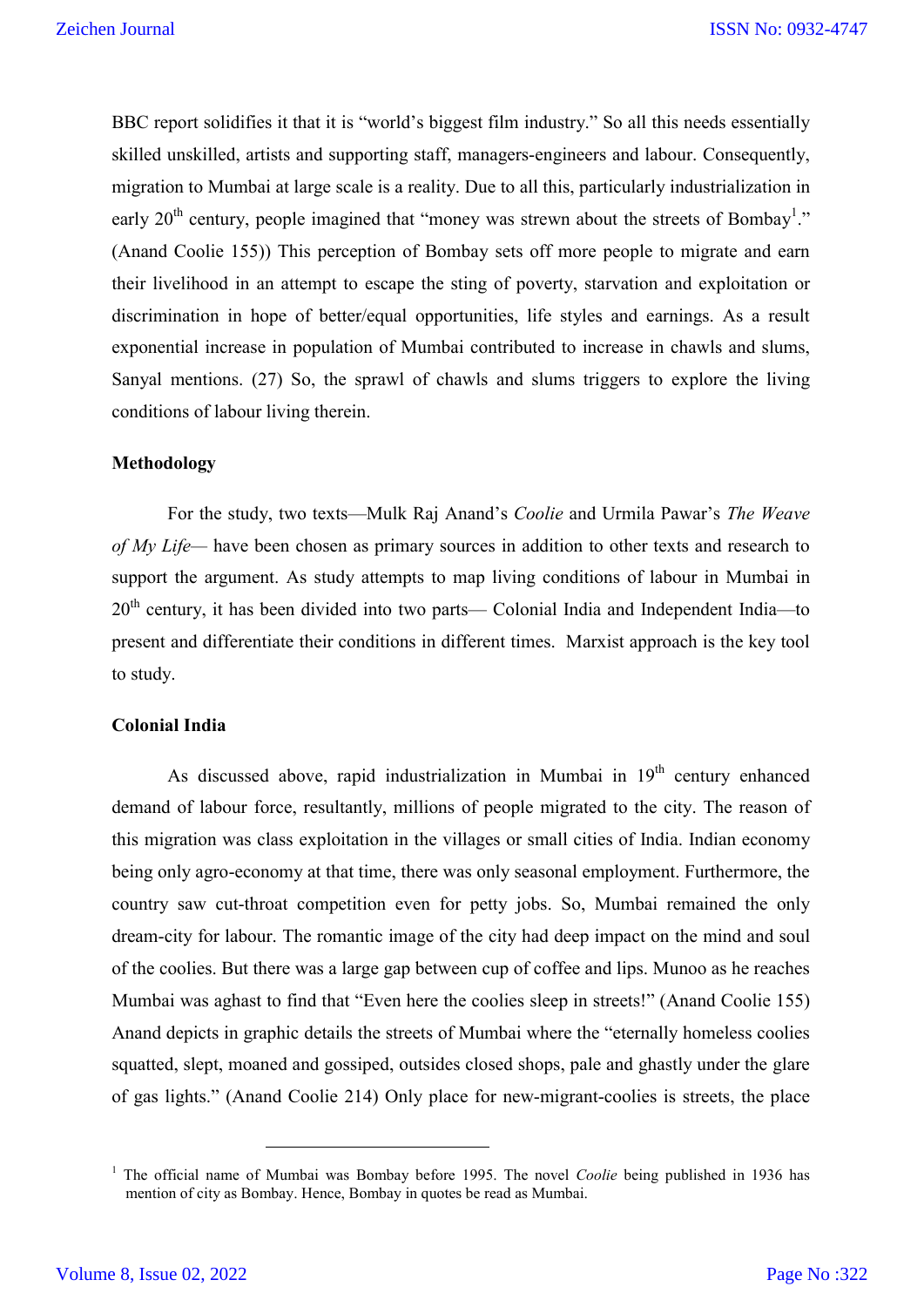they can occupy. This is the state of many Indian cities even now Since homeless people occupy public property only at night, they have no registration in any government scheme or policy. Neelima Risbud regarding their problems and prospects points out that "The living condition of the pavement dwellers was worse than that of squatters as these were not eligible for improvement scheme and often faced harassment…" even in 1980's. (5)

Even then, finding a place in street at night is a great ordeal. The conditions coolies live in are so heart wrenching that, no way, these are called humane and coolies—human beings except for having two legs and a human body. Anand portrays the scene saying that "The bodies of numberless coolies lay strewn in tattered garbs. Some were curled up into knots, others lay face downwards on folded arms, others were flat on their chests, pillowing their heads on their bundles or boxes, others crouched into corner talking, others still huddled together at the door steps of closed shops, or lay on the boards." (Anand Coolie 164) Being belonging to no place, they are picked up by the owners if they occupy a place at someone's door. Making home or living at streets or pavement demands lots of physical and mental exercise, in addition to integration with "homeless street culture," as Hodgetts argues. (qtd. in Jha et al.)

Thus coolies' lying like corpses and corpses all along the pavement without clothes, food, shelters and other amenities not only deconstructs the myth of 'money being strewn in Mumbai streets' but informs the agony labour undergo when death seems life and life seems death to them. How much life is painful and death more relieving for them, Anand converys this through a woman who says, "My husband died there last night!" (178) But, Hari responds ironically "He has attained the released." (Anand Coolie 178) Hari's response clearly exposes the pathetic conditions of coolies whom death seems a release. However it is pertinent to point here that death as release must not be perceived as *moksha<sup>2</sup>* for release being the basic concept of spirituality. The death as release in the novel is in terms of life experiences. Spiritually, a person is caught up in illusion of worldly pleasure; hence, death is a release there. So worldly pleasures are not the reason of their aspiration of death rather worldly pains are. Thus, Anand's narrative conceptualize the life and death as classy and personal.

<sup>2</sup> Salvation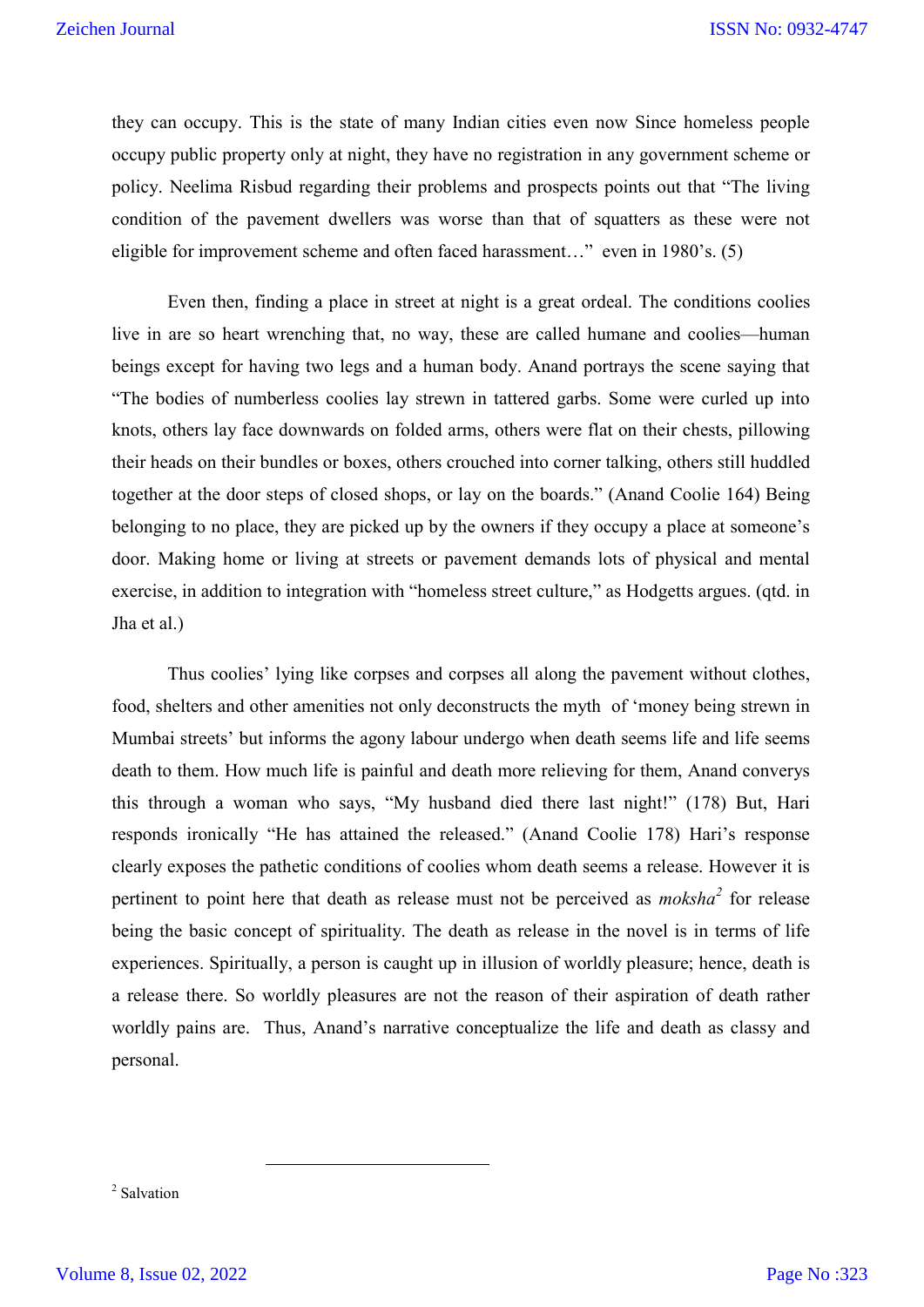Moreover, if these people try to find an accommodation resulting to their affordability and need, they can afford only a rented hut— five-feet cubical containment in which even an animal cannot fit—which have "no paved roads, no play ground, nor a garden…." (Anand Coolie 219) Besides, in absence of tap near the hut to procure drinking water, to think for bathing was beyond question. All that they had at disposal was a pond—"sunken pool of murky, green water over which a thick, slimy cream had settled. The crows wheeled over the pond in great profusion, pecking at the sores of the crows and bullocks who either sat in the water or grazed on the grass by the festering marshes around the water" was used for ablution. (Anand Coolie 170) So use of the same pond by both animals and collies implies coolies' reduction to animal as they have encroached animals' space. Further, by the same pond sat" a few semi-naked men and women, praying." (Anand Coolie 170) In such wretched condition, prayers further the belief in Almighty who may prove the only savior. This also indicates further that these coolies have no faith in human beings. However, the purpose of prayers is unarticulated by the author if these were for melioration or attainment of release.

If bathing arrangements were so grubby the guess for relieving arrangements can be made easily. The launch of *Swacch Bharat Mission*<sup>3</sup> in 21<sup>st</sup> century is testimony to the fact that the idea of closed-toilet was beyond imagination of the labour. However, it may not completely be denied that there were no closed-toilets at that time. These were of course there but were meant only for English officer or their employees. Except them, all Indians had to defecate in open, as Anand describes "men & women who could be seen squatting in open, outside the city<sup>4</sup>, every morning." (Untouchable 21) The defecation scenes in metropolitan, urban and rural area were all the same. Consequently, *goras <sup>5</sup>* sarcastically call Indians *"Kala Admi zamin par hagne wala<sup>6</sup> ."* (Anand Untouchable 21) In Mumbai, squatting, little distance apart, to answer their call of nature, coolies sprinkled "first their bottoms and then their faces with palmfuls of water from under the thick crusts of scum on the surface of the [same] pond." (Anand Coolie 182) So the notion of hygiene is completely missing though the Hindu philosophy is based on notion of purity and pollution. The

<sup>&</sup>lt;sup>3</sup> A Mission set in motion by Sh. Narender Modi, Prime Minister of India in 2014 aiming to a make India clean and open-excretion free country.

and open-excretion free country.<br>
<sup>4</sup> Bulandshahr is a district in Uttar Pradesh state of India where Anand set the novel *Untouchable*.<br>
<sup>5</sup> The English, being white they were addressed as gora which means fair complexion

<sup>&</sup>lt;sup>6</sup> The phrase means black men who relieve squatting on ground.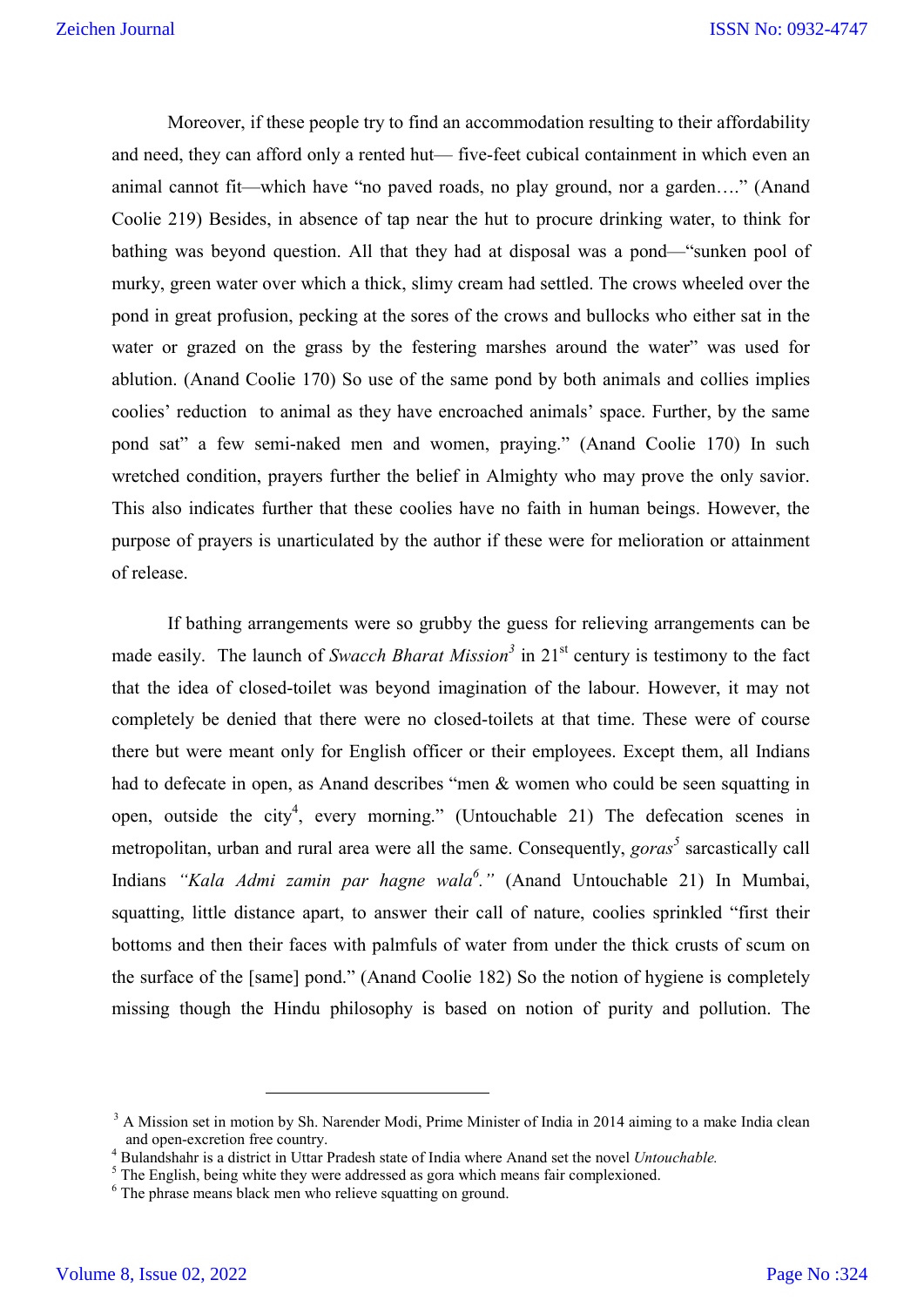unhygienic conditions of coolies prove that poverty and Hindu philosophy have no linkage because Hindu philosophy is evolved simply on caste and class ideology altogether.

Further, the circumstances of chawl-dwellers hardly differed from those of hutdwellers. Those who moved from huts to chawls, either due to affordability or for fear of natural calamities, experience the same ghettoisation. The Chawl was a three-storied tenement, built "without any planning of the space into a courtyard, garden, road or playground, but closed in on all sides by other chawls separated from it by gullies barely a yard or two wide." (Anand Coolie 196) Contrary to surrounding, the inside of the chawl is by no means livable. To live into chawl room is to live "…in a fifteen-by-ten room, cramped on the floor, amid the smoke and smell of cooking and of the food eaten, amid a chaos of pots and pans, old beds and crawling children, in the publicity of the common staircase, the common washing place, the common latrines, and amid the foul smell of sewage that filtered over the pathways, conduces to comradeship." (Anand Coolie 208) Rohinton Mistry endorses this by portraying the same in *Family Matters* that "…in chawls and colonies, family of eight, nine, ten live in one room." (75)

In the chawls, there was no proper sewage system; no proper cleaning arrangements and overflowing of drain water was quite common. Additionally in those settlements "There were seven latrines downstairs for two hundred men, and there is only one sweeper to clean the night soil away." (Anand Coolie 198) Davis also endorses that "In Mumbai, a typical chawl is dilapidated, one-room rental dwelling that crams a household of six people into 15 square meters; latrine is usually shared by six other families." (34) And to bath there was the only "the tap. . . for the entire block of the houses." (Anand Coolie 199) The concept of private bathroom and toilet is completely absent. Thus private becomes public there. It deducts that poor has nothing private and their every act, attribute and belonging is public. Thus, first they have nothing and whatever they have it is public. So concept of personal or private blurs with their nakedness.

Contrary to the living location of coolies and the facilities they are provided, the living conditions of Britishers and other Indian were far better categorically than labour. In this regards, Kalpana Sharma explains "Under colonial rule, the best facilities were reserved for those areas where British lived. These include the southern part of the island and areas like Malabar Hills and Cumballa Hills, which offered residents a salubrious green location with a view of Arabian Sea." (6) Since Britishers were the rulers, they had always separate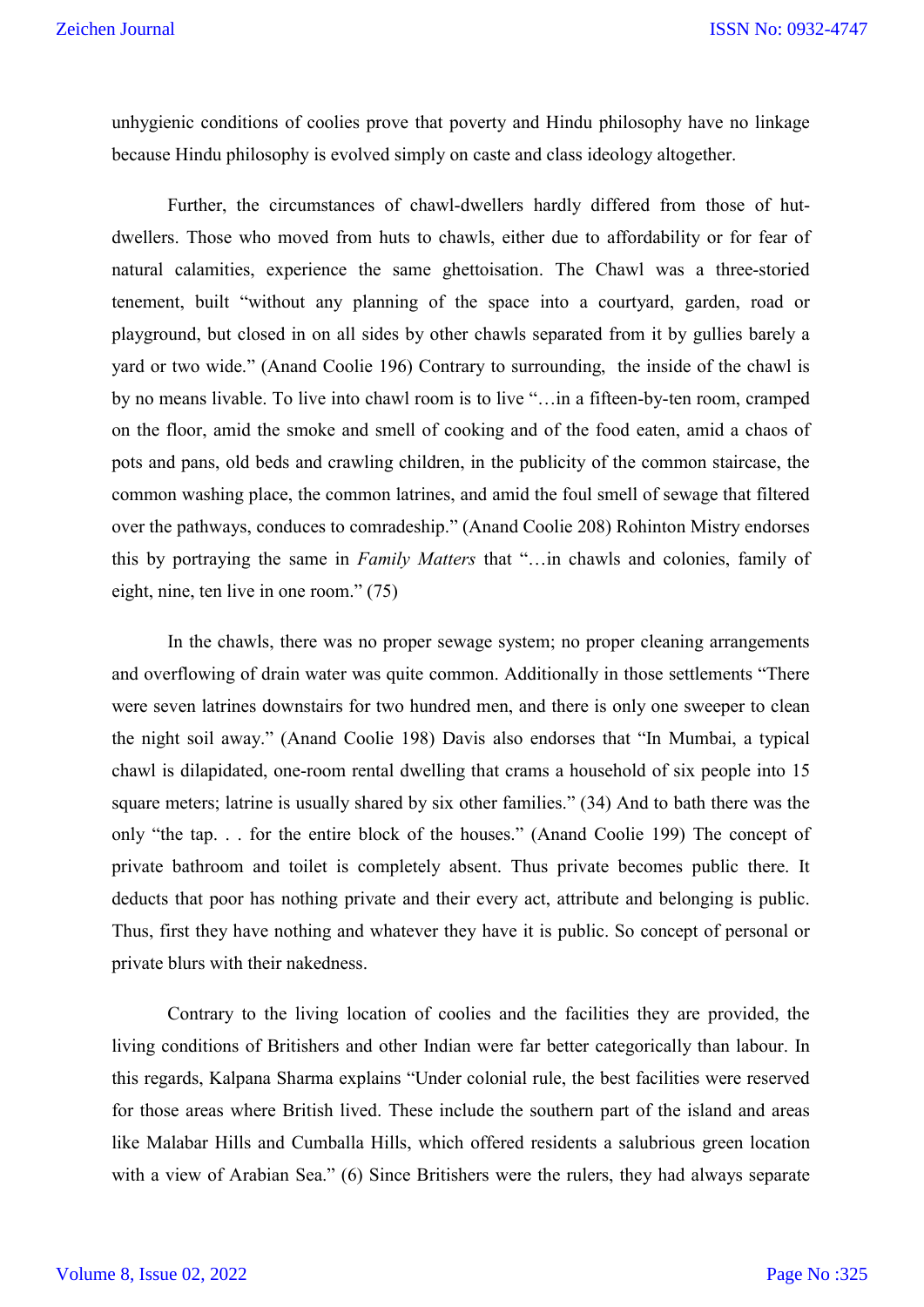settlements for themselves away from that of natives'. Therefore, at almost all the locations, Britishers had separate roads to walk on and separate areas to live in and Mumbai is no exception. Thus, Britishers had deliberately marginalized Indians. Consequently, in terms of location and facilities, "The native town extending north and east of these locations [where Britishers lived] remained unplanned and poorly serviced." (Sharma 7) At that time, if all Indian were discriminated in terms of power and class, it is needless to think of the labour. As a result, labour were marginalized without limit because they were slaves of the slaves and ruled of the-ruled.

Apart from living-conditions, it is essential to bring forth work-place conditions of coolies that are in no way better than their living conditions. The sole reason for all this lies in correlation between their inhabitation and workplace. Risbud informs that "chawls were rental tenements constructed by factory owners and landowners for low-income workers between 1920 and 1956." (5) Rented huts for coolies were also provided by either factory owners or factory officers in colonial India. The conditions at workplace and living space are not different owing to the fact that the factory owners and the tenements owner being the same. The work-place conditions verify the correlation mentioned above. In colonial India at Sir George White Cotton Mills, "There was nothing. . . a pump in the grounds at the back" where hundreds of factory workers get around to drink water were allowed only during lunch hour. (Anand Coolie 187-88)

#### **Independent India**

No sooner Indians saw the dawn of Independence they expected change: change in their life, in power structures, in living and working conditions. Now, self rule through democracy, new buildings, architecture planning, policies for farmers, agro-labour and factories etc. were in vogue. Reshuffling in every walk of life was visible. Cities were also in process of change—from old fashioned to modern ones. The government also worked affirmatively to create jobs in urban as well as rural area. Nevertheless, the migration to cities has not lain off completely. It continued and still continues for human dignity, equality and liberty in besides employment.

Migration insecurity forces the migrants to live in close-clusters of caste, class, region or religion etc. The migrants to Mumbai were no exception. In this regard, Desai contends that "The various religious and caste community remained largely encapsulated and . . . maintain lifestyles, which differed relatively little from those practised in their respective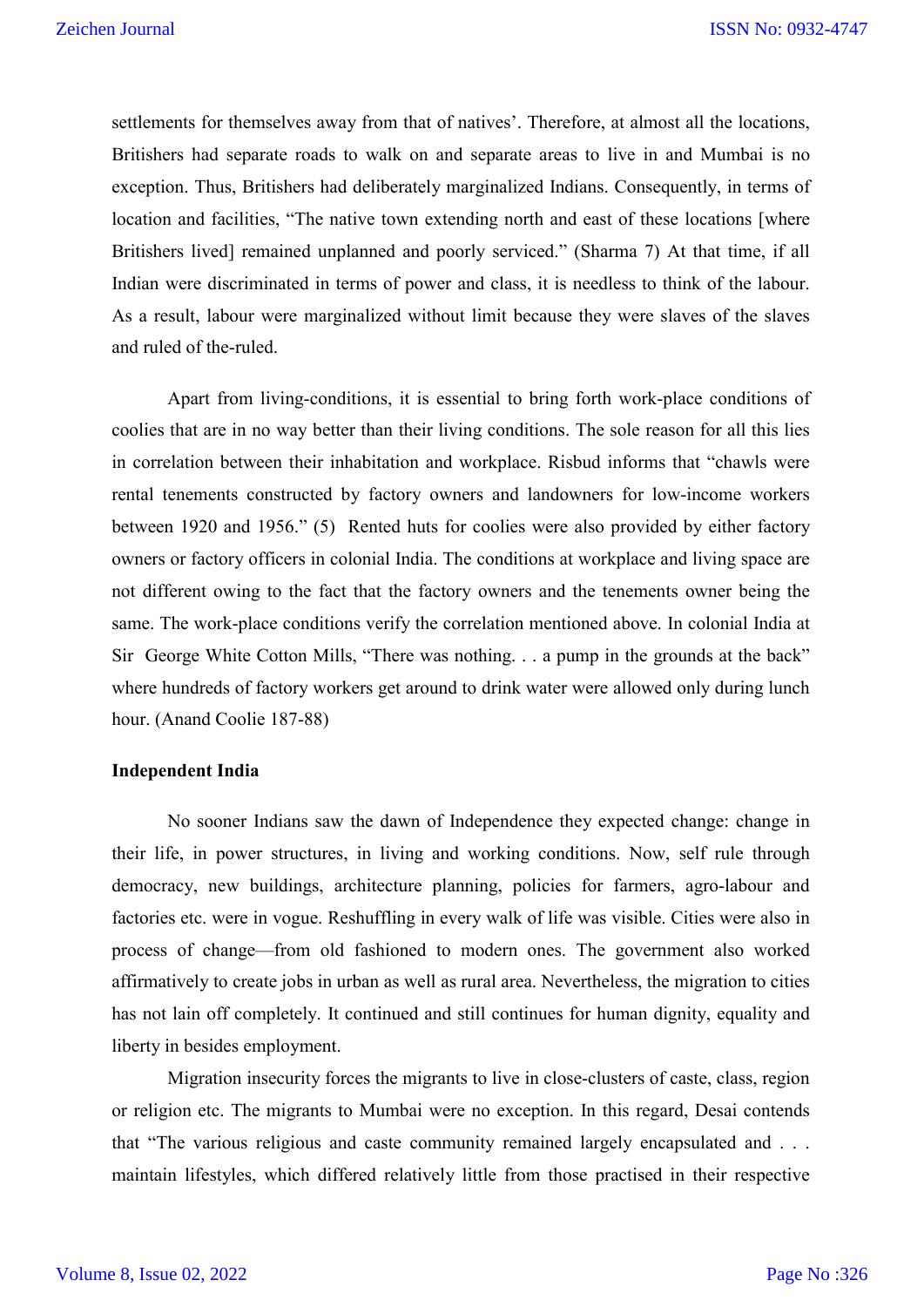regions of origin." (qtd. in Risbud) Their migration and living in caste settlements attests the migration consequent to caste and sect oppression or violence. Whatever the reason be of this migration but their conditions remain the same.

Urmila Pawar, having shifted to Mumbai narrates in her autobiography *The Weave of My Life* the horrifying living-conditions of labour. Owing to the globalization 1990's, women now were able to get some piece-rate job or labour work somewhere else besides working in factories. Urmila Pawar recounts that "Some [women] worked as stone quarry workers; some had married sweepers and worked in Mumbai somewhere as scavengers." (Pawar 151) Though both men and women now but living here is horrendous as they have to live "in the slums on the banks of gutters and nallahs<sup>1</sup> where rats chewed on their sweat soaked toes..." (Pawar Preface xx) In colonial India, labour had pavements and streets to occupy now they have the bank of gutters. This is what change did migrant labour see in Mumbai. Since, Urmila Pawar's narration is all about Dalits who in villages have no option that to live in dingy and downstream areas due to the caste hierarchy; in cities they live in same due to the class hierarchy.

Similar to coolies living arrangements in 1930's as Anand depicts, Dalit also have no other option except to live in hutments or chawls even in 1990's after economic and infrastructural development consequent to industrialization, globalization, and liberalization in India. The neo-migrants in last quarter of  $20<sup>th</sup>$  century live in worse conditions than those of migrants of 1930's. In 1930's where a few people had to cram in one room; now in 8 by 10 feet one-room flats two or three families have to cram into together wherein they have to sleep with "legs raised against the wall. . . at 90 degrees. " (Pawar 151) This is quite common in Mumbai all those who migrate to city to realize their dreams. May it be labour or any other who has to find work in Mumbai after migration. Sonu Sood, an actor, who belongs to a well-off family "lived in rooms where there wasn't even an inch of space to toss and turn while sleeping. He would have to stand up to turn sides…there was no space," Malvika Sood Sachar tells. (Goyal) Sood's predicament solidifies the pain predicament of labour who are victims of caste and class oppression down the centuries.

Two-three labour families could pack in one room because it being divided into two or three sections partitioned with hanging sari or covers, one section for each family. Where coolies like Munoo in *Coolie* shifts in chawl after hut being damaged due to heavy rainfall, these people who have already occupied chawls but still have to sleep in open during dry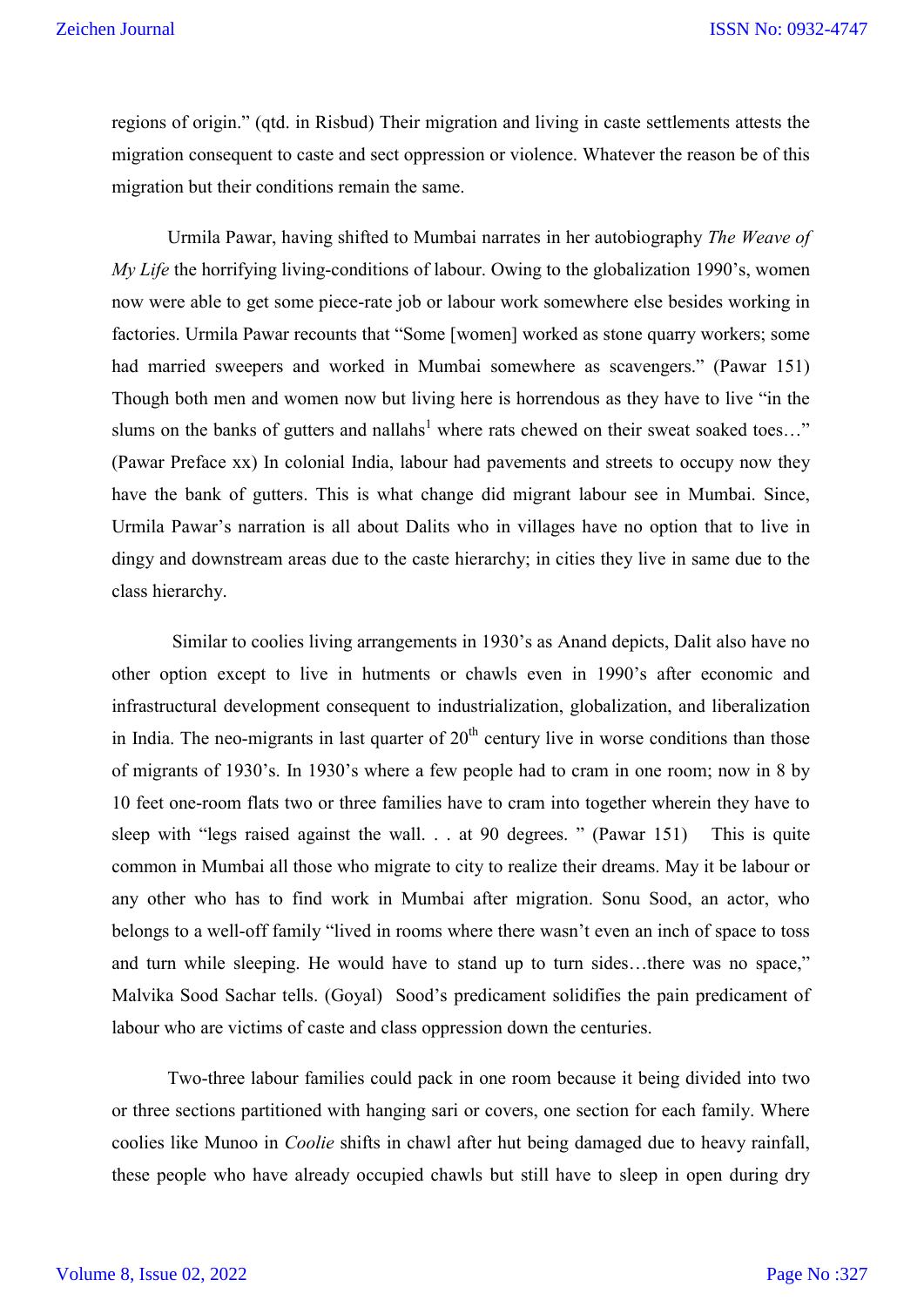season have difficult time during rains. Urmila Pawar reports that "Men would sleep on footpaths or somewhere outside in the ground in dry months; they all had to cram themselves into the small room." (151) Such unlivable huts these people have live into. Photographically describing the life in huts Urmila Pawar writes, "Tiny, eight feet by six feet huts, crammed back-to-back in a very small space . . . cane partitions in between . . . low tin roofs with a couple of old rags and few pots and pans by way of possessions . . . stinking open drains and gutters in from, with clouds of flies and mosquitoes hovering over them . . . attacking humans for trespassing on their land . . . ." (Pawar 256)

The further details she gives make the others fail to understand what the place they live in is in fact meant for. The place they live in/at seems to belong to other living being rather than human beings. In relation to the place, Urmila Pawar describes that " mice and bandicoots chasing each other all over the place . . . children defecating and pigs roaming on the dung heaps nearby . . . people spitting everywhere . . . bitter quarrels going on . . . and even in this atmosphere, people with pale, emaciated faces" (Pawar 256)

Though life in these huts is inconceivable yet these poor people have compulsively to live in. The life in huts remains hell round the clock. If during rainy season, leak tortures; in summer the huts "became like ovens, with the tin roofs getting very hot overhead. People got almost cooked inside with all the heat and no air. They were human beings but had to live like paltry hens. . . ." (Pawar 257) Not only seasons torture them but rodents also as they chew on the toes. At Wadla, a young girl tells Urmila Pawar that people sleep with their feet inside a jute bag. "If the feet are left uncovered, mice and bandicoots come and nibble at the toes." (257) Thus they live in constant threat.

Further, for procurement of water or access to the toilets, the second and third storey inhabitants face daily ordeal as the staircases which were occupied by garbage and other unwanted items in 1930 have now been occupied by human beings. Each of "the staircases had some girls and women, brushing their teeth with masher." (Pawar 149) The problem of defecation is very serious but quite common problem even nowadays. Similar to the 1930's arrangements for defecation and ablution, labour in chawls have ". . .only one common toilet for all the families living in the chawl." (Pawar 147) It is needless to mention here, if they have to queue up for drinking water due to scarcity; the water arrangements to flush the toilet are nil for sure. Moreover, they all being working, their schedule remains the same. Consequent to which women suffer most as "They could not visit the toilet in the morning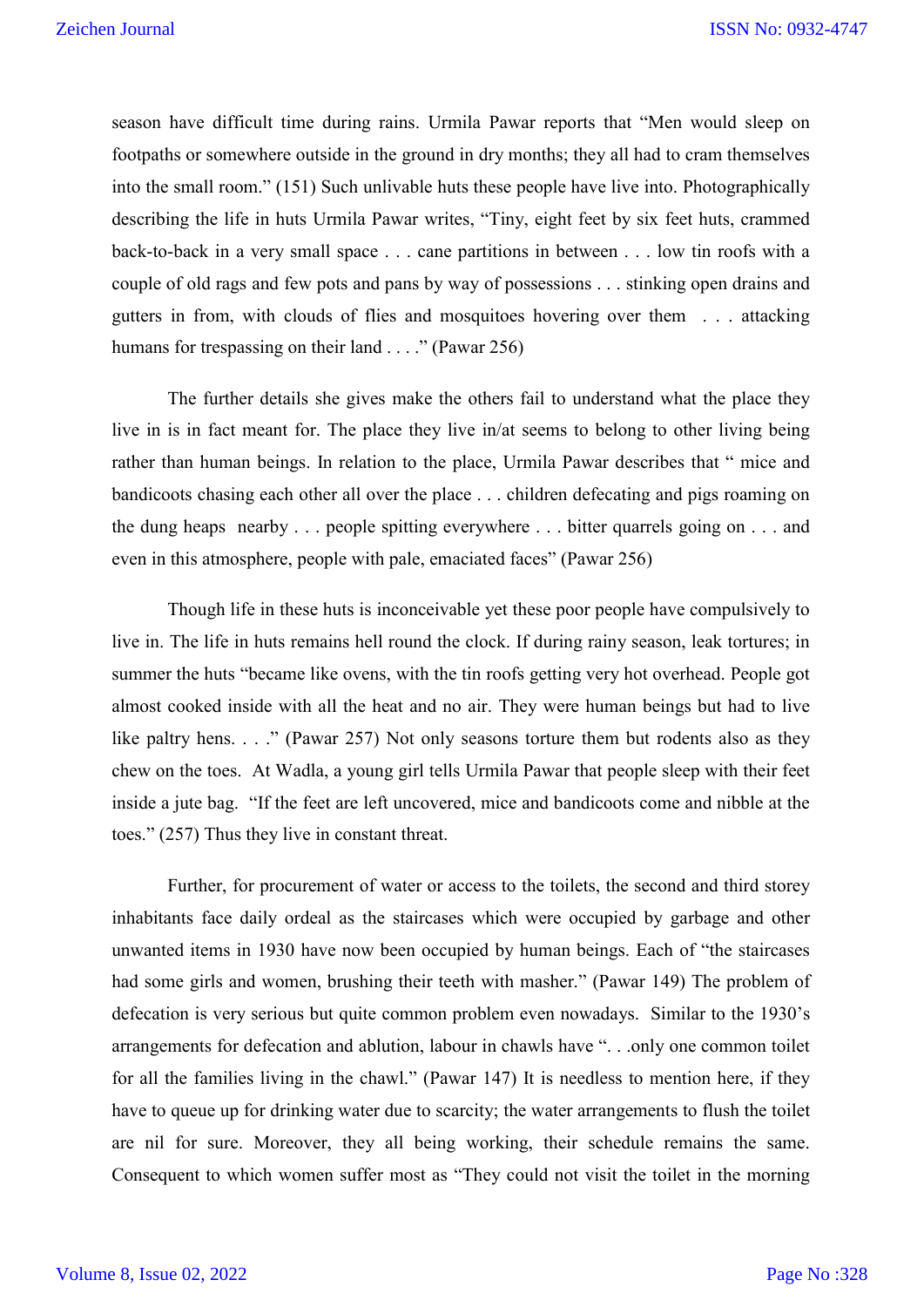because of the long. . . So they queued up in front of the toilet after returning from work. Their entire timetable had gone haywire. They had to perform these morning chores in afternoon or evening, and brushing their teeth with masher while waiting for the queue was a part of everyday routine." (Pawar 149) This biological clock disturbance leads to some health problems as well such as constipation, piles and other disease. The adverse defecationschedule entails women's reduction to second sex<sup>7</sup> only irrespective of location.

Apart from the living conditions of labour in Mumbai, it is essential to note that migrants at point of time get only sundry job: labour, petty work in factories, piece-rate job, rag picker, security guard or scavenging. What an irony that those who clean the toilet and drains for other do not have access to a clean toilet even for themselves. If the professions, available for migrants, have not changed to a great deal how can we hope Mumbai city be changed for them? Urmila Pawar remarks that when Haralkar, a sweeper, was collecting the slush crawling with maggots from the drains in a basket down the narrow lanes, he recounts, suddenly some women upstairs threw a used sanitary napkins down that "dashed against my face then fell down into the drain . . . my sweat trickled down into my mouth . . . there was a funny taste on my tongue . . . as something else trickled into my mouth along with the sweat!" (Urmila 225-26)

# **Conclusion**

Thus study proves that the living conditions of labour in Mumbai have hardly changed down the decades. The type of their dwelling, its size, location, and amenities around all remain the same. They still live in dirt, filth, unhygienic-unlivable conditions. It is hard to differentiate if they have encroached the rodents and animal space or the other way round. The huts and chawls due to over-occupancy and weather are worse than the holes of rodents and reptiles; at lease they may rest peacefully in their holes but these people cannot. Still the drainage and water supply system in these dwellings is inefficient and does not suit the human needs. Attending natural call is a nightmare or the greatest ordeal for them. The difference between private and public for labour has blurred. The work-place conditions are hazardous, inhumane and similar to their living conditions. Only the sundry jobs are available for these poor migrants. The concept of purity pollution, according to Hindu philosophy, is either a myth or a class construction. In such indigence, women suffer more than the men. So the claim of development gets shattered once we peep into the life of labour

<sup>7</sup> Have been taken from the Simone de Beauvoir's book *The Second Sex*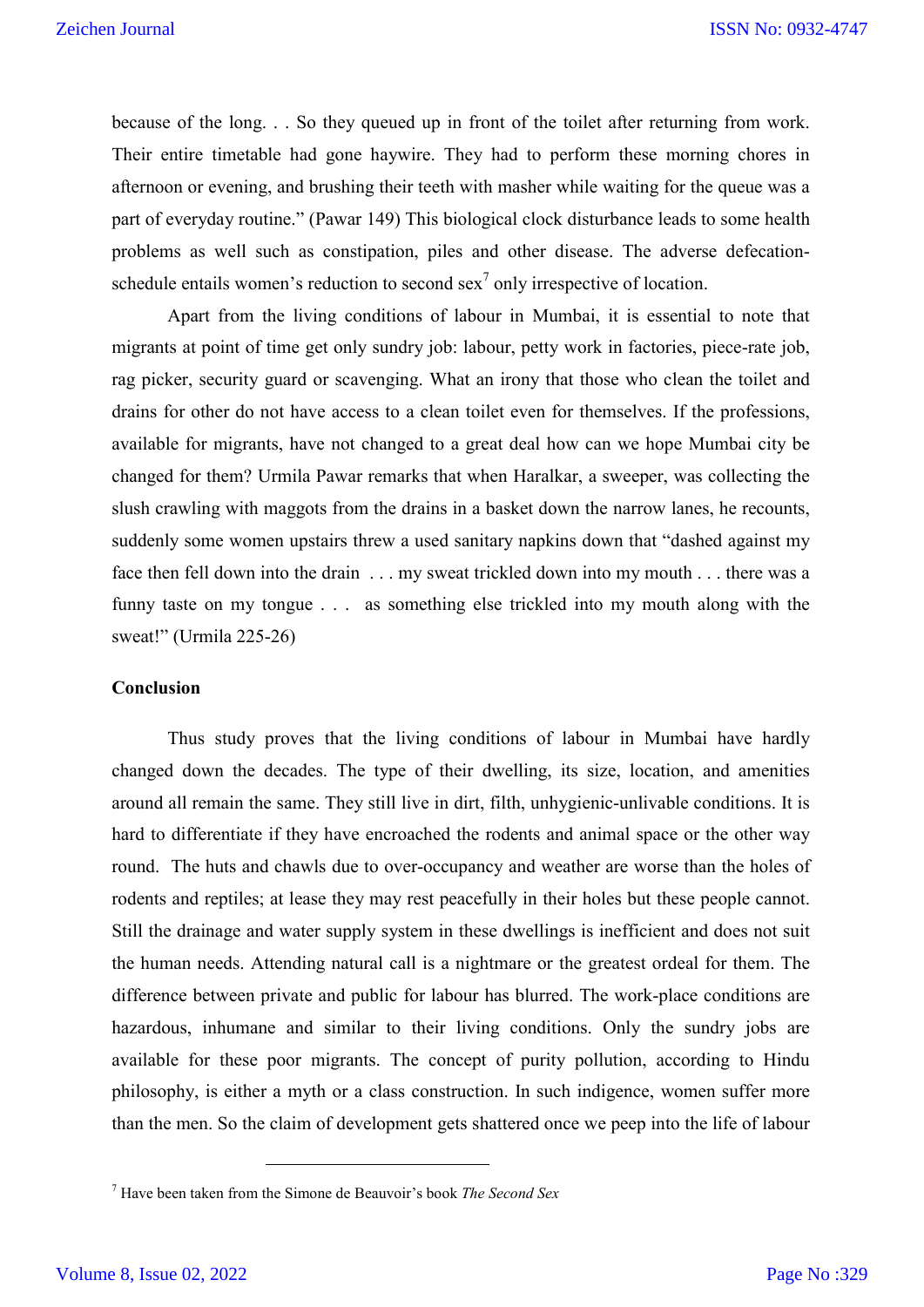of Mumbai in both time frames: Colonial and after independence. It may not be denied that development has literally not taken place. Of course it has but due to the generation of new labour class it has not in real terms. If one blames the new labour class for these conditions, then it cannot be negated that pop up of new poor labour class generation after generation is also an outcome of faulty policies and unsustainable development.

### **Suggestions**

The study suggests that measures must be taken to check the migration of the people. All those who reside in Mumbai must be provided with basic amenities to live with human dignity and further policies be executed to provide employment in rural areas or small cities. Moreover, the government must be serious towards the implementation of the policies which are meant for employment, wages, working hours and other labour rights. Furthermore, the human rights, dignity, equality also be protected; violation of which leads to migration of labour to big cities. In addition to this, education and other essential facilities must be provided in rural area as well. If the effective policies, their implementation and affirmative actions are not taken by the government, the Mumbai will be the largest slum of world instead Asia.

## **Works Cited:**

Anand, Mulk Raj. *Coolie* . Penguin Books India, 1993.

---. *Untouchable*. Arnold Heinemann, 1984.

 $\overline{a}$ 

BBC Two. "Bollywood: World's Biggest Film Industry." https://www.bbc.co.uk/programmes/b0bgbsh2. Accessed on 6 June 2020.

Davis, Mike. *Planet of Slums.* Verso, 2006.

Goyal, Divya. "Behind Sonu Sood's drive to help migrants, a sense of 'Punjabiyat' and a desire to make his parents proud." The Indian Express, 6 June 2020. https://indianexpress.com/article/india/behind-sonu-soods-drive-to-help-migrants-asense-of-punjabiyat-and-a-desire-to-make-his-parents-proud-6439435/. Accessed on 06 June 2020.